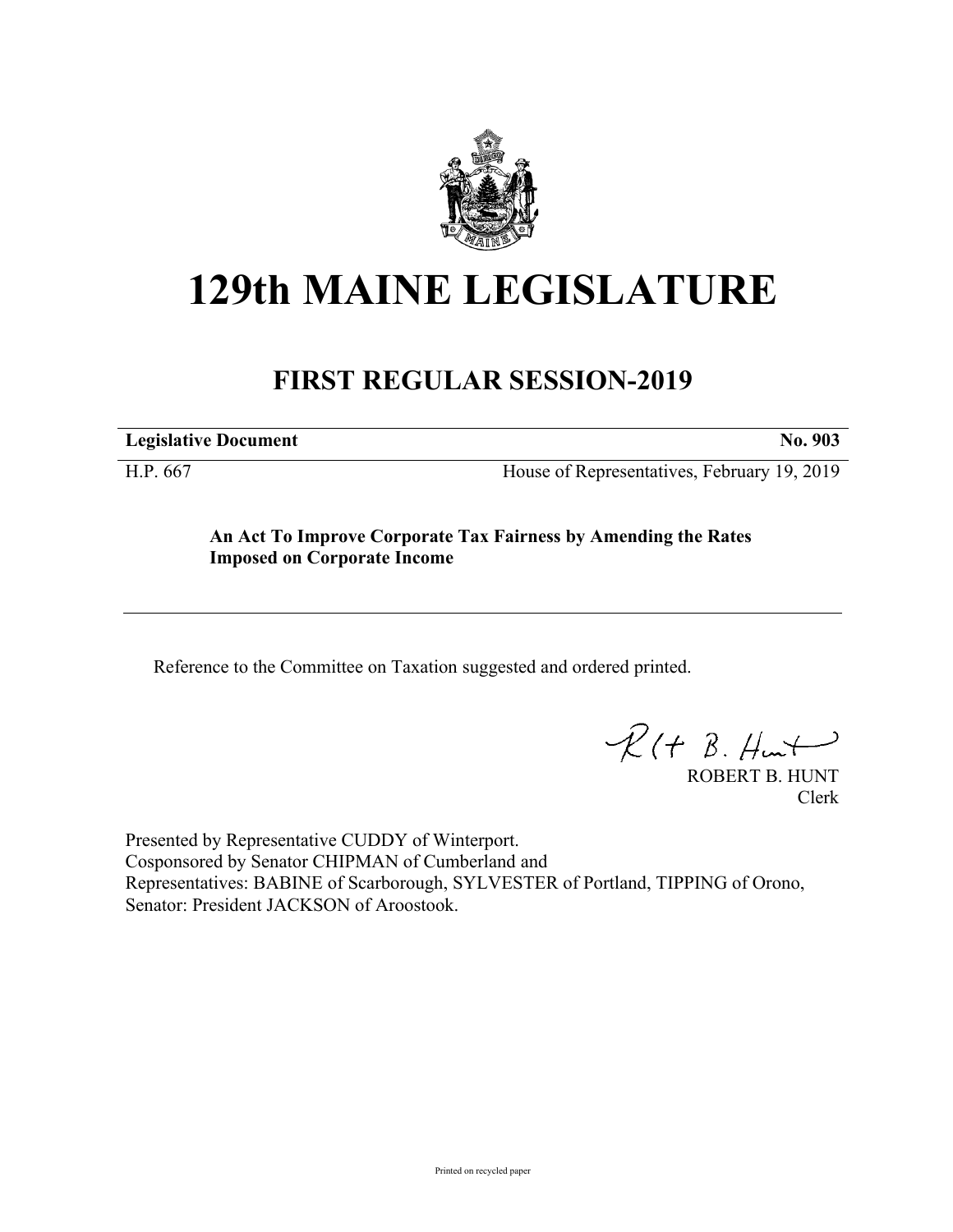**Be it enacted by the People of the State of Maine as follows:**

 **Sec. 1. 36 MRSA §5200, sub-§1-A,** as enacted by PL 2017, c. 474, Pt. E, §2, is amended to read:

 **1-A. Imposition and rate of tax beginning 2018 and 2019.** For tax years beginning on or after January 1, 2018 in 2018 and 2019, a tax is imposed for each taxable year at the following rates on each taxable corporation and on each group of corporations that derives income from a unitary business carried on by 2 or more members of an affiliated group:

| $\mathbf{Q}$ | If the income is:                    | The tax is:                                |
|--------------|--------------------------------------|--------------------------------------------|
| 10           | Not over \$350,000                   | 3.5% of the income                         |
| 11           | \$350,000 but not over \$1,050,000   | $$12,250$ plus 7.93% of the excess over    |
| 12           |                                      | \$350,000                                  |
| 13           | \$1,050,000 but not over \$3,500,000 | \$67,760 plus 8.33% of the excess over     |
| 14           |                                      | \$1,050,000                                |
| 15           | \$3,500,000 or more                  | \$271,845 plus $8.93\%$ of the excess over |
| 16           |                                      | \$3,500,000                                |

 In the case of an affiliated group of corporations engaged in a unitary business with activity taxable only by Maine, the rates provided in this subsection are applied only to the first \$3,500,000 of the Maine net income of the entire group and must be apportioned equally among the taxable corporations unless those taxable corporations jointly elect a different apportionment. The balance of the Maine net income of the entire group is taxed at 8.93%.

 In the case of an affiliated group of corporations engaged in a unitary business with activity taxable both within and without this State, the rates provided in this subsection are applied only to the first \$3,500,000 of the net income of the entire group and must be apportioned equally among the taxable corporations unless those taxable corporations jointly elect a different apportionment. The balance of the net income of the entire group is taxed at 8.93%.

**Sec. 2. 36 MRSA §5200, sub-§1-B** is enacted to read:

 **1-B. Imposition and rate of tax beginning 2020.** For tax years beginning on or after January 1, 2020, a tax is imposed for each taxable year at the following rates on each taxable corporation and on each group of corporations that derives income from a unitary business carried on by 2 or more members of an affiliated group: If the income is: The tax is: Not over \$350,000 3.5% of the income \$350,000 but not over \$1,050,000 \$12,250 plus 7.93% of the excess over \$350,000 \$1,050,000 but not over \$2,000,000 \$67,760 plus 8.33% of the excess over \$1,050,000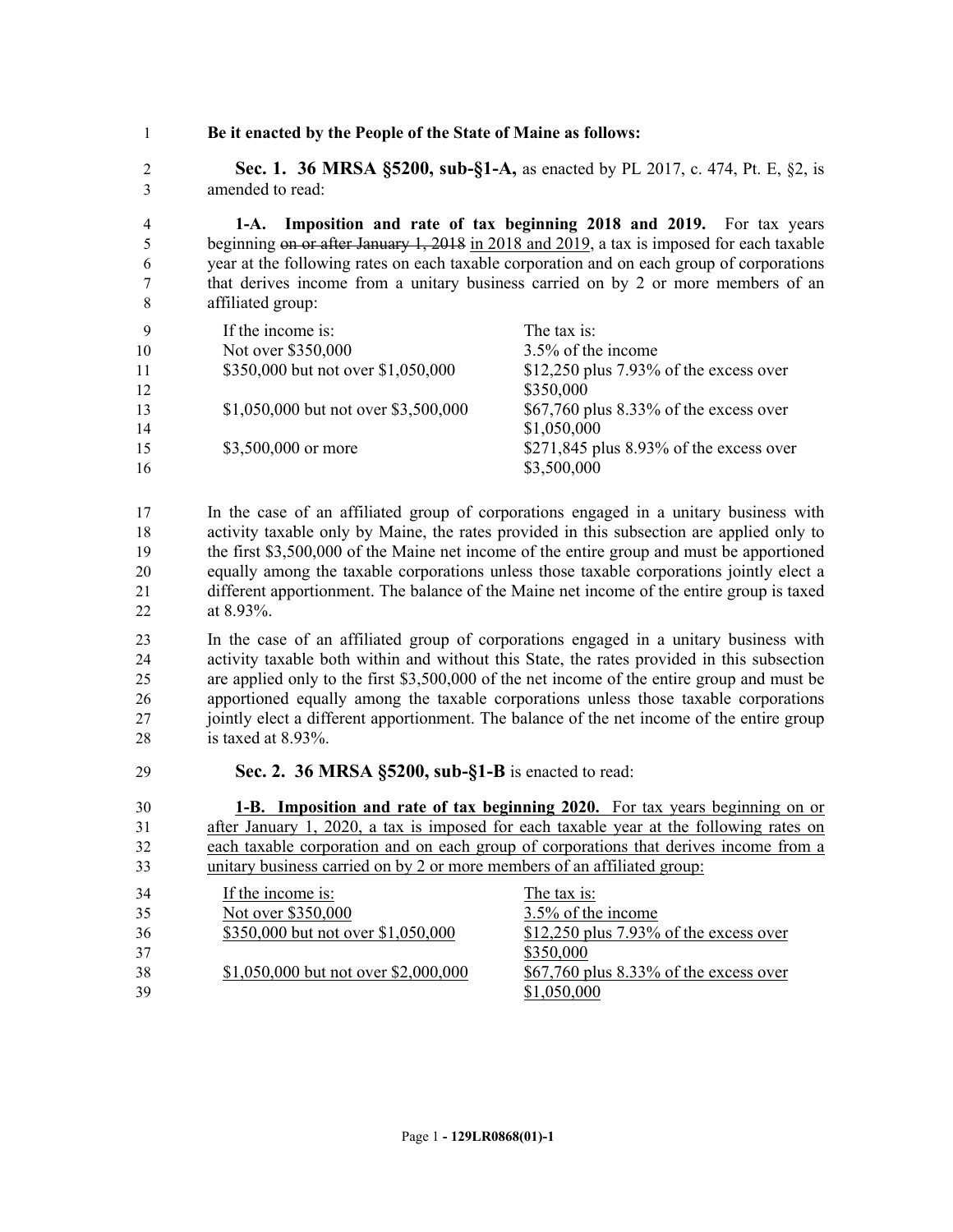|   | \$2,000,000 but not over \$3,000,000 | $$146,895$ plus $8.5\%$ of the excess over |
|---|--------------------------------------|--------------------------------------------|
|   |                                      | \$2,000,000                                |
|   | \$3,000,000 but not over \$3,500,000 | \$231,895 plus $8.75\%$ of the excess over |
| 4 |                                      | \$3,000,000                                |
| 5 | \$3,500,000 or more                  | \$275,645 plus $9\%$ of the excess over    |
| 6 |                                      | \$3,500,000                                |

 In the case of an affiliated group of corporations engaged in a unitary business with activity taxable only by Maine, the rates provided in this subsection are applied only to the first \$3,500,000 of the Maine net income of the entire group and must be apportioned equally among the taxable corporations unless those taxable corporations jointly elect a different apportionment. The balance of the Maine net income of the entire group is taxed at 9%.

 In the case of an affiliated group of corporations engaged in a unitary business with activity taxable both within and without this State, the rates provided in this subsection are applied only to the first \$3,500,000 of the net income of the entire group and must be apportioned equally among the taxable corporations unless those taxable corporations 17 jointly elect a different apportionment. The balance of the net income of the entire group is taxed at 9%.

- **Sec. 3. 36 MRSA §5200, sub-§§2 to 4,** as amended by PL 2017, c. 474, Pt. E, §3, are further amended to read:
- **2. Business activity only within Maine.** For purposes of subsections 1 and, 1-A and 1-B, with respect to a taxable corporation or group of corporations that derive income from a unitary business carried on by 2 or more members of an affiliated group with income from business activity that is taxable only by Maine, "income" means Maine net income.

 **3. Business activity within and outside Maine.** For purposes of subsections 1 and, 1-A and 1-B, with respect to a taxable corporation with income from business activity that is taxable both within and without this State, "income" means the corporation's net income. The tax amount computed under subsections 1 and, 1-A and 1-B must then be apportioned under the provisions of chapter 821 to determine the amount of tax imposed on that corporation.

 **4. Business activity within and outside Maine; unitary business.** For purposes of subsections 1 and, 1-A and 1-B, with respect to taxable corporations that derive income from a unitary business carried on by 2 or more members of an affiliated group with business activity that is taxable both within and without this State, "income" means the net income of the entire group. The tax amount computed under subsections 1 and, 1-A and 1-B must then be apportioned under the provisions of chapter 821 for the entire group to determine the amount of tax imposed on the taxable corporations.